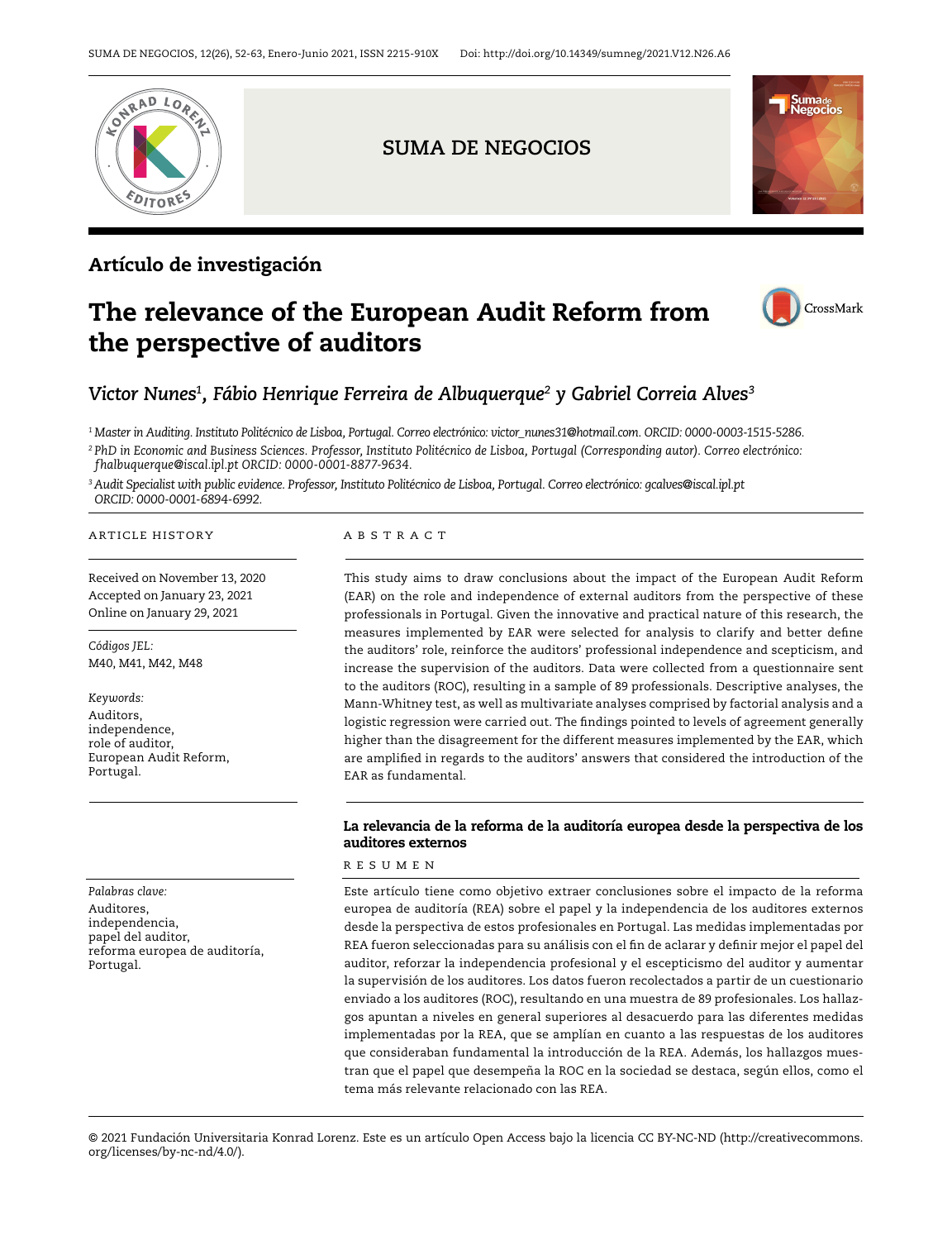#### Introduction

Currently, the auditor's role is to express an opinion that provides reasonable assurance to users of financial information (FI) about whether the financial statements present, in all materially relevant aspects, a true and appropriate image of the company's performance and financial position, in accordance with an applicable financial reporting framework and related legislation, as stated in the International Audit Standards (ISA) 200 issued by the International Auditing and Assurance Standards Board (IAASB, 2009). In fulfilling this role, auditors must act in order to be independent and be perceived as such. Only in this way can the financial statements be considered credible from the perspective of the stakeholders (Porter et al., 2008) and, therefore, achieve the objective of the financial audit. However, in the scope of their performance, auditors see their independence threatened by a set of relationships and circumstances (Gelter, & Gurrea-Martínez, 2020).

Thus, in order to not allow their independence to be affected and, consequently, the quality and usefulness of the service provided by them to be compromised, it is essential that they comply with a set of fundamental principles foreseen in the codes of ethics existing in the different countries and apply the necessary safeguards to eliminate or mitigate those threats. The scandals that occurred at the beginning of the 21st century along with the 2008 global financial crisis led to the question of the usefulness of auditing and the role played by auditors and their independence being criticized (Cooper & Neu, 2015; Kandemir, 2013; Sikka, 2009).

In this context, and with the aim of restoring confidence in and markets, the European audit reform (EAR) was implemented (Schönberger, 2019; [Štaher, 2019\)](https://dk.um.si/Iskanje.php?type=napredno&stl0=Avtor&niz0=%C5%A0taher+Irena&lang=slv). This reform includes a set of measures that aim to respond to several objectives, of which the concern with the role and independence of the auditor is highlighted. Hence, it is in this context of reflection and change that the motivation for carrying out the present paper arises, which is linked to the possibility of contributing to the debate inherent to the impacts of EAR in Portugal, namely regarding the role and independence of auditors.

In view of the above, the investigation conducted is focused on the EAR, and aims to draw conclusions regarding its impact on the role and independence of the auditors, the professionals most directly affected by its introduction. Consequently, this will be the perspective to be explored in conducting the proposed study. It should be noted that, unless expressly stated otherwise, the terms "audit", "financial audit" and "external audit", as well as the terms "auditors", "financial auditors" and "external auditors", must be understood as synonymous designations throughout this investigation.

The perspective to be explored, as well as the conclusions that are intended to be drawn, are also justified by the lack of consensus among financial audit professionals regarding some EAR measures. In this sense, the starting question for this study is defined in the following terms: "Does the EAR contribute, from the view of the auditors, to a better perception of the role and independence of these professionals?" The data collected for this study were

In Portugal, a few researches related to the implementation of EAR are known (Abreu, 2019; Mestre, 2016; Pereira, 2016; Rua, 2019). However, except for the research carried out by Abreu (2019) and Rua (2019), the rest were conducted at a stage that was prior to the concrete effects of the implementation of EAR in Portugal. On the other hand, the recent research carried out by Abreu (2019) and Rua (2019) were dedicated to different topics other than the impacts of EAR related to the role and independence of auditors. Abreu (2019) focused on the audit quality through discretionary accruals in the empirical research, but the findings were inconclusive. The analysis proposed by Rua (2019), on the other hand, was dedicated to a comparison between the measures adopted in their national legislations by Portugal and France, with no empirical component added.

Internationally, there is a broader set of studies. Notwithstanding, and with a few exceptions, they are dedicated to envisioning the effects of the implementation of the EAR and not to presenting the concrete effects of that reform. In this sense, this research differs from the others in that it seeks concrete effects of the reform instead of looking at them.

The next chapter presents the theoretical framework that supported this paper.

#### Theoretical Framework

The auditors have the role of expressing an independent opinion about whether the financial statements that allows reasonable assurance to stakeholders that the FI fully and truthfully reflects the performance and financial position of a given entity (Antle, 1982; *apud* Aziz & Omoteso<sup>1</sup>, 2014, p. 4; Sikka, 2009).

In performing this role, the auditors are subject to a set of fundamental principles, with which compliance is essential so that their independence and the consequent quality and usefulness of the service provided by them is ensured. However, due to non-compliance with these fundamental principles, the role of the auditors was not always performed effectively.

In fact, the beginning of the millennium was marked by the occurrence of several successive large-scale financial scandals that reflects the above. In the United States of America (USA), the cases of Enron and WorldCom were the most publicized, the former for having led to the disappearance of the market of one of the largest auditing companies in the world, Arthur Andersen, and the latter for the assumed size in financial terms. In Europe, the most emblematic case was that of Parmalat in 2003 (Dibra, 2016).

The occurrence of these scandals, namely that of Enron in 2001, led to the usefulness of the audit being called into question and the role played by the auditors to be strongly criticized (Cooper & Neu, 2015; Mocanu & Ionescu, 2020).

<sup>1</sup> Antle, R. (1982). The auditor as an economic agent. *Journal of Accounting Research*, 20 (2), 503 – 527.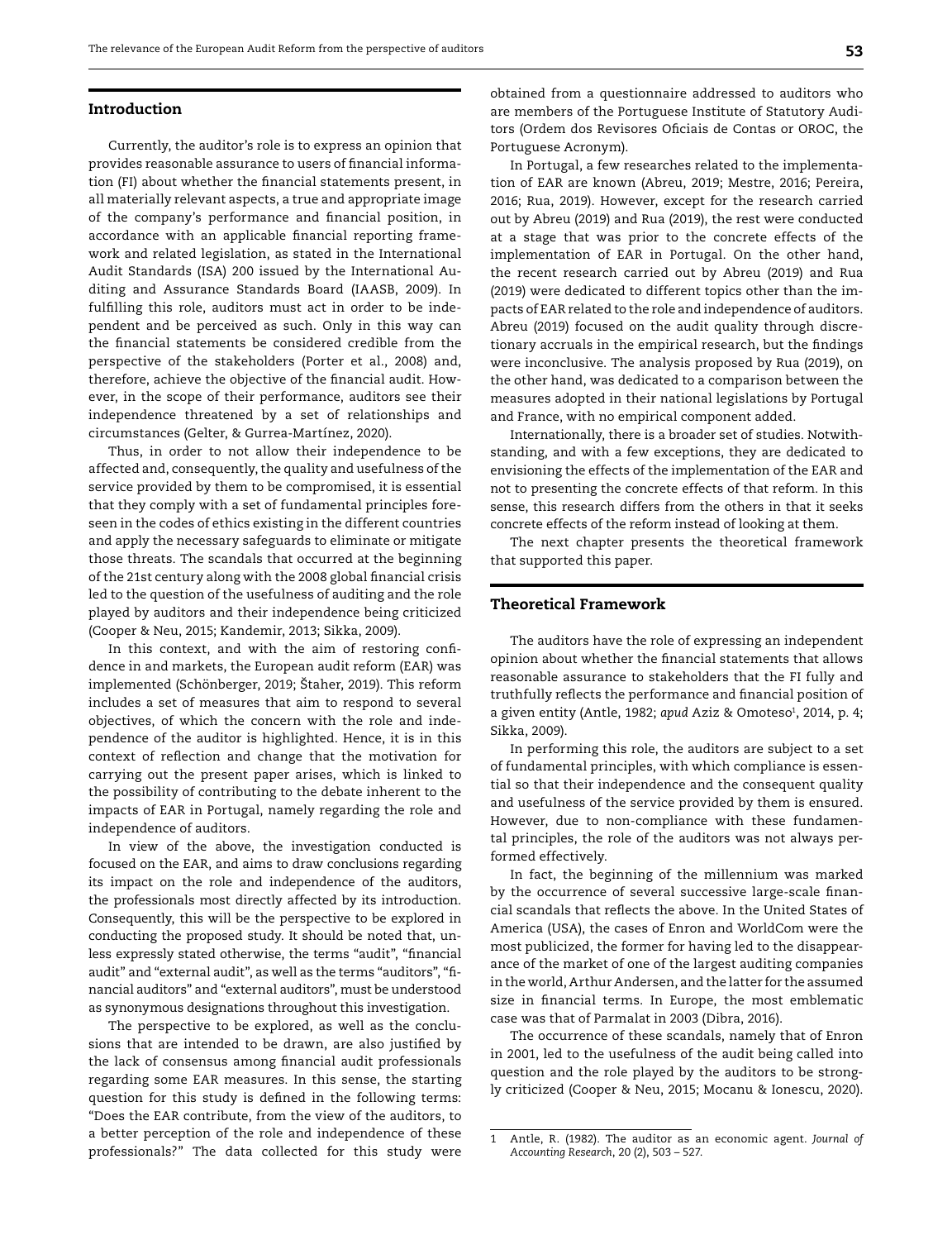Several authors, including Wilson and Key (2013), consider that there was unethical behaviour on the part of the auditors responsible for the audit of Enron, coupled with the lack of independence of the audit firm itself. According to them, this resulted from the provision of services other than auditing simultaneously with audit services and from an economic dependence caused by the high amounts of fees received from Enron in relation to its total billing.

In view of the occurrence of these financial scandals, which resulted in a crisis of confidence by investors and society in general regarding the work performed by auditors (Mocanu & Ionescu, 2020), the need of creating capable mechanisms in order to respond to and reverse the situation caused by them arose. Thus, to minimize conflicts of interest and guarantee the independence of auditors, the Sarbanes-Oxley Act was passed in the USA in July 2002 with the ultimate purpose of protecting investors' interests and increasing confidence in the markets (Mayoral & Sánchez-Segura, 2008 *apud* Santos et al., 2015, p. 154). Later, but for the same purpose, Directive 2006/43/EC of the European Parliament and Council was published in the European Union (EU) in May 2006, which was mandatory for transposition by Member States until 28 June 2008.

While the transposition of the Directive was in course, the 2008 global financial crisis occurred. It seemed that the implementation of these measures was not enough to render the audit and the auditor immune to this crisis. In fact, with its occurrence, several questions were raised regarding the value of external audits (Sikka, 2009), and so the role played by auditors was, again, strongly criticized (Kandemir, 2013).

Against this backdrop, the need for debating and taking measures to stabilize financial markets emerged. A reform process started at the European level on 13 October 2010, with the issuance of the Green Paper "Audit policy: lessons from the crisis".

The purpose of the Green Paper was to stimulate public and global discussion on certain issues, such as the role of the auditor, the governance and independence of audit firms, the supervision of auditors, the concentration and structure of the market, the creation of a European market, simplification of rules for small and medium-sized enterprises and international cooperation for the supervision of audit firms (European Commission, 2010; Humphrey et al., 2011).

The Green Paper culminated in the issuance on 16 April 2014 of the Directive 2014/56/EU of the European Parliament and Council and the Regulation (EU) 537/2014 of the European Parliament and Council, the former (latter) mandatory for transposition (application) until 17 June 2016, which resulted in the EAR. According to the European Commission (EC), this legislation materialised the EAR and arose with the following specific objectives (OROC, 2014, p. 1):

- Clarify and better define the auditors' role;
- Reinforce the auditor's independence and professional scepticism;
- Make the audit market more dynamic;
- Increase the auditors' supervision;
- Facilitate the provision of cross-border audit services; and

● Reduce unnecessary burdens for small and mediumsized businesses.

The aggregate of these specific objectives is intended to restore the markets confidence [\(Štaher, 2019](https://dk.um.si/Iskanje.php?type=napredno&stl0=Avtor&niz0=%C5%A0taher+Irena&lang=slv)), contributing to the protection of investors and the reduction of the cost of capital. In other words, they intend to achieve the main objective of the EAR: the stabilization of the financial system (EC, 2010; Schönberger, 2019).

As highlighted by Cordos et al., (2020), the new regulation *˛*in the EU coincided with the introduction of new ISA 701 by the IAASB, which became effective for financial statements in and after December 2016 and focused on the responsibility of auditors to disclose key audit matters (KAM) in the auditor's report. This overlap can be seen, according to these authors, as evidence of "collaborative efforts of different regulatory bodies in their quest to improve audit reporting by increasing disclosure of KAMs related to significant risks and judgements"2.

From the Portuguese legislation perspective, the transposition of the directive and the application of the regulation took place through two different diplomas, namely the Law No. 140/2015, of 7 September, which approved the new OROC statutes (Estatuto da OROC or EOROC, the Portuguese acronym), and the Law No. 148/2015, of 9 September, which approved the new Legal Audit Supervision Regime (LASR). They came into force on 1 January 2016. It is worth noting that, according to Willekens et al., (2019), Portugal can be included in the group of the 12 out of 28 Member States that, at the beginning of June 2016, had already implemented all the rules proposed by the EU into their national legislation.

Given that the purpose of this paper is directly related to the specific objectives of the EAR to clarify and better define the role of the auditor, reinforce the auditors' professional independence and scepticism, and increase the supervision of the auditors, the following measures indicated in Table 1 were selected for analysis.

The following chapter presents the hypotheses formulated for this research and the methodology used, which includes the description of the instrument and the period of data collection, the population and sample, and the statistical techniques proposed.

#### Hypothesis and methodology

The collection of data for this study was carried out using a questionnaire. The choice of this instrument was due, on the one hand, to the type of data intended to be obtained (with quantitative characteristics) and, on the other hand, to the fact that it allows «[…] to quantify a multiplicity of data and therefore carry out numerous correlation analyses» (Quivy & Campenhoudt, 1998, p. 189).

The final version of the questionnaire was created on the platform "Google Docs – Forms of Google", after carrying out

<sup>2</sup> It is worth mentioning other recent documents developed by IAASB, such as a set of orientations regarding the use of automated tools and techniques when identifying and assessing risks of material misstatement in accordance with ISA 315 (IAASB, 2020), and the new and revised quality management standards, which will become effective in December 2022 (IAASB, 2021).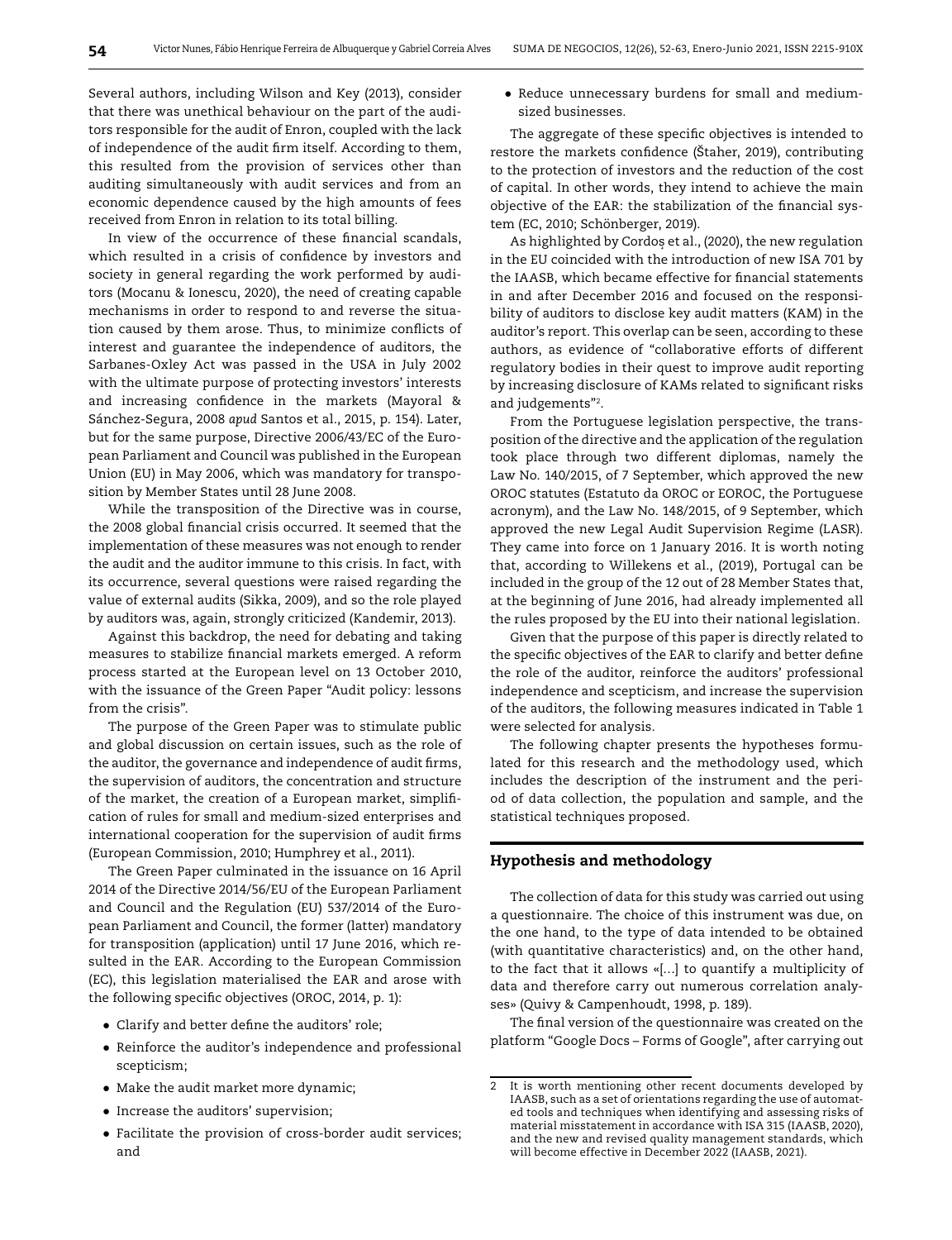| Table 1. EAR measures and European and Portuguese legislation |  |  |  |
|---------------------------------------------------------------|--|--|--|
|---------------------------------------------------------------|--|--|--|

| Measures                                                       | European Legislation                          | Portuguese Legislation      |
|----------------------------------------------------------------|-----------------------------------------------|-----------------------------|
| Extension of the concept of the Public Interest Entities (PIE) | Directive 2014/56/EU [Article 1]              | LASR [Article 3]            |
| Mandatory rotation of the audit firm                           | Regulation (EU) 537/2014 [Articles 17 and 41] | EOROC [Article 3 e 54]      |
| Extending the scope of services other than prohibited auditing | Regulation (EU) 537/2014 [Article 5]          | EOROC [Article 77]          |
| Pay structure                                                  | Regulation (EU) 537/2014 [Article 4]          | EOROC [Article 77]          |
| Alteration of the entity that supervises the audit activity    | Regulation (EU) 537/2014 [Article 30]         | LASR [Article 4, 6 and 25]  |
| Strengthening the responsibilities of the supervisory body     | Directive 2014/56/EU [Article 39]             | Law No.148/2015 [Article 3] |
| Changes to the issued reports:                                 | Regulation (EU) 537/2014 [Article 10]         | EOROC [Article 45]          |
| - Audit report<br>- Additional report                          | Regulation (EU) 537/2014 [Article 11]         | LASR [Article 24]           |
| New specifications on sanctions and penalties                  | Directive 2014/56/EU [Article 30]             | LASR [Article 45]           |
| Widespread rejection of joint audit                            | Regulation (EU) 537/2014 [Article 17]         | EOROC [Article 54]          |

Source: Own elaboration.

a pre-test sent to a small number of professionals, namely statutory auditors (Revisores Oficiais de Contas or ROC, the Portuguese Acronym) who are simultaneously teaching staff at the Lisbon Accounting and Business School (ISCAL, the Portuguese Acronym). This document is structured as follows:

- **Number of questions:** 22 questions, divided into 4 parts, namely:
	- ü Sample characteristics **(Part 0, with 4 questions: 1 to 4)**.
	- Independence (**Part I, with 2 questions: 5 and 6**); questions 5 and 6 are subdivided in 5 (5.1 to 5.5) and 8 items (6.1. to 6.8), respectively.
	- $\checkmark$  The auditor's role in society and confidence in the quality of his work (**Part II - 14 questions: 7 to 20**).
	- General questions (**Part III 2 questions: 21 and 22**).
- **Scale used:** Likert scale, whose selected format consists of five levels, from "**1 – I totally disagree**" to "**5 – I totally agree**", passing through the intermediate level "**3 - I neither agree nor disagree**", representing a neutral opinion.

The final version of the questionnaire was initially sent to the population selected for this study by email, in the period between February 21, 2019 and February 25, 2019. In order to increase the number of responses, we proceeded to a second submission in the period from March 19; 2019 to March 21, 2019. The last data collection took place on March 31, 2019. The population of this study are auditors who simultaneously meet two requirements: active or suspended registration with OROC and the existence of a publicly available email address. These professionals were selected because they are the professionals most directly affected by the changes that the EAR has introduced. Based on the information obtained from the institution's website, the email addresses of 1447 professionals were obtained. Finally, 89 out of the total number of potential respondents' responses were obtained, which is equivalent to a response rate of 6.15%. This number is close to the responses recently gathered by Polychronidou et al., (2020) when performing

research based on the perspective of members of the Institute of Certified Public Accountants of Greece. Van Liempd et al., (2019), in research covering different stakeholders in Denmark, gathered 132 responses, indicating this element as a relevant constraint.

The next step was to verify the adequacy of this sample, that is, the reasonableness of extrapolating, with a relative degree of confidence, the conclusions of the sample to the population under analysis. For this purpose, the minimum required sample was calculated based on Arkin (1982) for a 95% confidence level and an accuracy equivalent to 10%, resulting in a number equivalent to 90 observations, which corresponds to a value close to that obtained in this study.

This precision, it should be noted, is understood by Triola (1999; *apud* Daciê et al., 2017, p. 345) and by Levine et al., (2000; *apud* Daciê et al., 2017, p 345) as the maximum margin of error. Likewise, this is used in some studies of this nature, particularly when questionnaires were used as a source (for instance, Bahaddad et al., 2012; Daciê et al., 2017; Domínguez et al., 2014; Moussavou et al., 2016). In addition, national studies that used the same professionals and whose collection instrument was the questionnaire presented equivalent or lower numbers (Aires, 2016; Cunha, 2018; Ramos, 2016; Rocha, 2017). It should also be noted that, although the sample corresponds almost exclusively to professionals in activity, the exclusion of professionals with suspended activity in the calculation of the minimum sample does not significantly alter the results, considering that the formula used is a little sensitive to significant variations in the population. In the present case, the change would correspond to the reduction of the minimum sample from 90 to 87 observations. Table 2 presents a summary of the sample characterization elements obtained from the responses to part 0 (initial) of the questionnaire (sample characterization).

The hypothesis proposed for this study aims to identify whether the auditors' perception of the relevance of the EAR is influenced by certain concepts, identifiable from the grouping (synthesis) of the different questions proposed in the questionnaire. The hypothesis presented below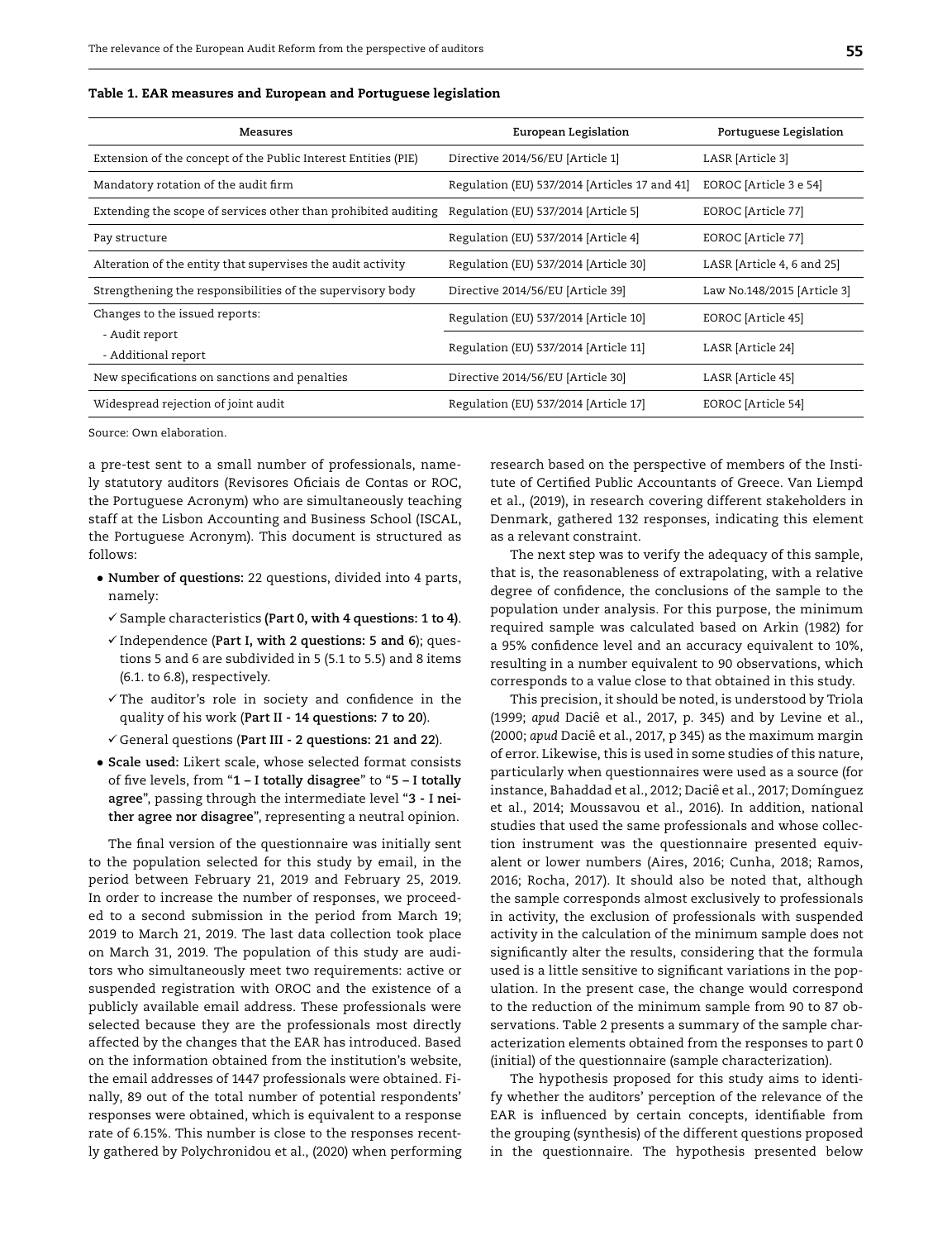#### Table 2. Sample characteristics

| Gender:                                                       | N            | %       |
|---------------------------------------------------------------|--------------|---------|
| Female                                                        | 26           | 29.2%   |
| Male                                                          | 63           | 70.8%   |
| Professional experience (number of years)                     | N            | %       |
| Up to 5 years                                                 | 5            | 5.6%    |
| Between 6 and 10 years                                        | 6            | 6.7%    |
| Between 11 and 15 years                                       | 11           | 12.4%   |
| Between 16 and 20 years                                       | 18           | 20.2%   |
| More than 20 years                                            | 49           | 55.0%   |
| Currently performs functions inherent to<br>the ROC activity: | N            | %       |
| Yes                                                           | 81           | 91.0%   |
| No                                                            | 8            | 9.0%    |
| How the professional activity is performed:                   | N            | %       |
| Independently                                                 | 21           | 23.6%   |
| Partner in a Big 4                                            | $\mathbf{1}$ | 1.1%    |
| Partner in a non-Big 4                                        | 36           | 40.5%   |
| Employee in a Big 4                                           | 8            | $9.0\%$ |
| Employee in a non-Big 4                                       | 15           | 16.9%   |
| Other                                                         | 8            | 9.0%    |

intends to verify if the groupings identified through the factor analysis used influence, or not, the auditors' perception regarding the relevance of the EAR. It should be remembered, in this context, that the groupings are potentially related to each of the specific parts of the questionnaire mentioned above. This hypothesis will initially be tested using factor analysis, since this statistical technique allows us to group the variables underlying each of the questions that are statistically correlated with each other. The smallest set of variables resulting from this process, called latent variables or components, consists of the theoretical representation of a common concept. Then, logistic regression will be used, as this technique allows us to verify how a given dichotomous dependent variable is influenced by a set of independent variables (in this case the concepts that result from the factor analysis). Following the information presented in this point, the next one will dedicate itself to the presentation of the results obtained in the scope of this study.

#### Findings

Table 3 summarizes the results of the Mann-Whitney-U test based on the groups or subsamples of auditors who considered the introduction of the EAR fundamental, or not, as proposed in question 22 (last) of the questionnaire. Furthermore, Figure 1 presents the differences in percentage points (Dif. pp) between those two groups, which were obtained after summarizing, for each item, the responses for the agreement (A) positions, that is, levels 4 and 5 (agree and strongly agree) of the proposed scale.

Source: Own elaboration.

#### Table 3. Results of the Mann-Whitney test and differences in percentage points

| Item | Description (summary)                                                                                                                                             | p-value |
|------|-------------------------------------------------------------------------------------------------------------------------------------------------------------------|---------|
| 5.1  | The permanence of the audit team for several years is likely to compromise the independence.                                                                      | 0.05    |
| 5.2  | The provision of services other than the audit at the same time as the audit services is liable to compromise independence.                                       | 0.00    |
| 5.3  | The ROC performing functions as a single auditor or member of the supervisory board is likely to compromise independence.                                         | 0.98    |
| 5.4  | The auditor being directly hired by the audited entity is likely to compromise the independence.                                                                  | 0.11    |
| 5.5  | Audit fees to be paid directly by the audited entity are likely to compromise independence.                                                                       | 0.78    |
| 6.1  | Extending the rotation to the audit firm contributes to a better perception of independence.                                                                      | 0.00    |
| 6.2  | The prohibition on providing services other than auditing simultaneously with the auditing services contributes to a better<br>perception of independence.        | 0.01    |
| 6.3  | The ban on the provision of tax assessment and consultancy services simultaneously with the audit services contributes to<br>a better perception of independence. | 0.00    |
| 6.4  | Limiting fees from non-prohibited audit services contributes to a better perception of independence.                                                              | 0.01    |
| 6.5  | The competence of the supervisory body to propose the ROC contributes to a better perception of independence.                                                     | 0.05    |
| 6.6  | The competence of the supervisory body to monitor the work of the ROC contributes to a better perception of independence.                                         | 0.02    |
| 6.7  | The autonomous intervention of the ROC contributes to a better perception of independence.                                                                        | 0.79    |
| 6.8  | The implementation of joint auditing would contribute to a better perception of independence.                                                                     | 0.26    |

(*Continued*)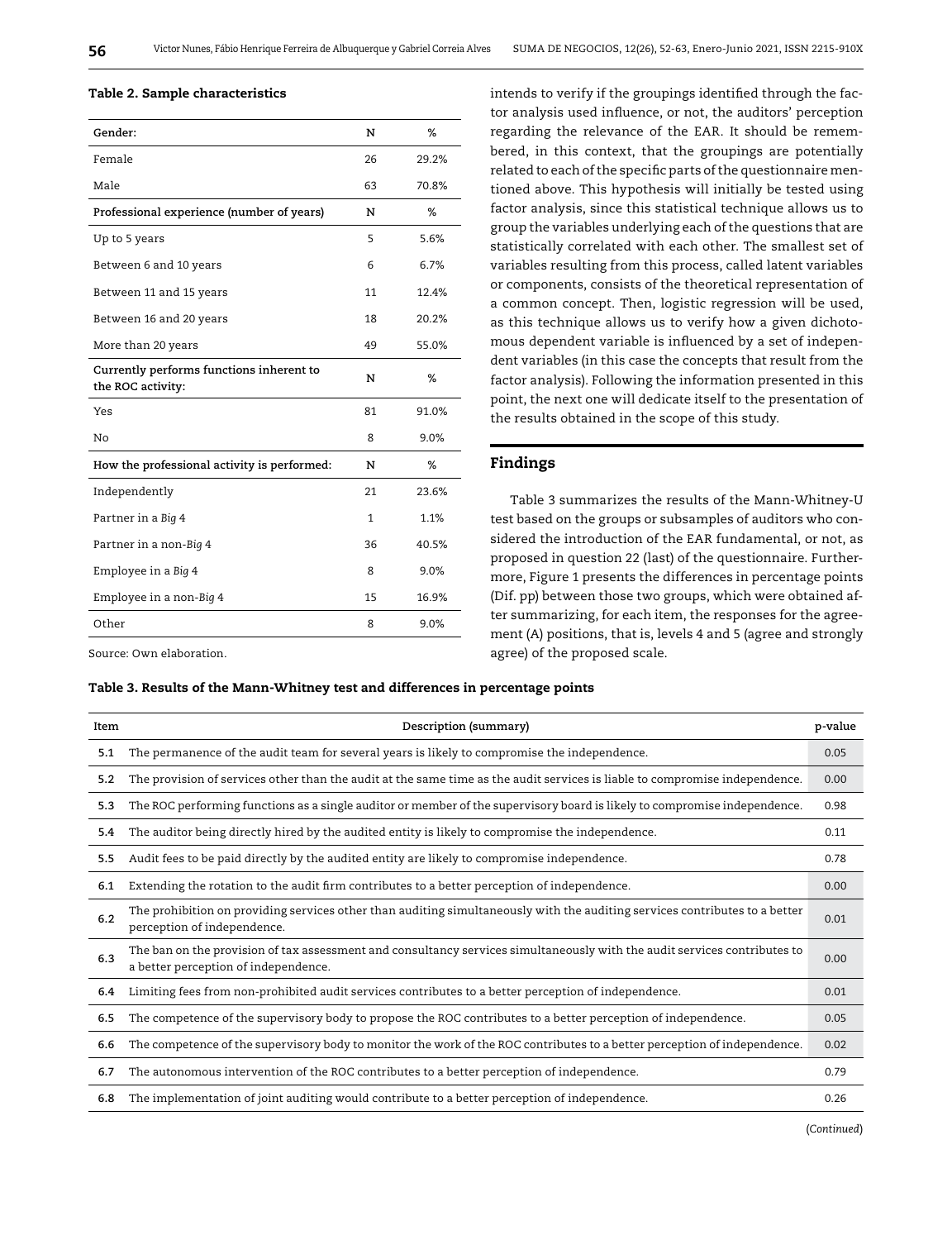| Table 3. Results of the Mann-Whitney test and differences in percentage points |  |  |  |
|--------------------------------------------------------------------------------|--|--|--|
|--------------------------------------------------------------------------------|--|--|--|

| Item | Description (summary)                                                                                                                                                                                                    | p-value |
|------|--------------------------------------------------------------------------------------------------------------------------------------------------------------------------------------------------------------------------|---------|
| 7    | The separation between PIE and NPIE and the existence of specific measures for the former is essential for strengthening<br>the role and confidence of the markets.                                                      | 0.00    |
| 8    | Rotation, when imposed, contributes to a better assessment of the risks and an overall improvement in the quality of work.                                                                                               | 0.00    |
| 9    | The period until the rotation (maximum 10 years) is enough to recover the "initial investment" about knowledge.                                                                                                          | 0.00    |
| 10   | The mandatory rotation within the stipulated time and the resulting uncertainty regarding the future of the audit team,<br>highly specialized in that client, can be an obstacle to the development of the audit itself. | 0.89    |
| 11   | The limitations imposed on the provision of distinct audit services can be liable to incorporate risks in terms of obtaining<br>certain knowledge with a potential negative impact on the audit itself.                  | 0.23    |
| 12   | The current model of public oversight contributes to improving the quality of the audit.                                                                                                                                 | 0.00    |
| 13   | The additional audit report is essential in the context of the perceived quality of work.                                                                                                                                | 0.02    |
| 14   | It is appropriate that in PIE the materiality used by the auditor is made known to the supervisory body, but not to the general<br>public.                                                                               | 0.46    |
| 15   | The new audit model allows for a better understanding of the auditor's work and responsibilities.                                                                                                                        | 0.00    |
| 16   | The reference to the issue of fraud is constant, either at the level of standards or at the level of the report model, and this<br>emphasis is necessary for a good understanding of the auditor's role.                 | 0.11    |
| 17   | The inclusion of "relevant material" in the audit report helps to reduce the expectations gap.                                                                                                                           | 0.00    |
| 18   | The new sanctioning regime is fundamental for improving the quality of the audit.                                                                                                                                        | 0.00    |
| 19   | The implementation of joint auditing would contribute to enhancing the quality of the audit.                                                                                                                             | 0.12    |
| 20   | The free functioning of the market does not jeopardize the perception of the quality of work.                                                                                                                            | 0.29    |
| 21   | Issues such as mandatory rotation, quality control, prohibited additional services, limitation of permitted services, among<br>others, should be exclusive to PIE.                                                       | 0.41    |

Source: Own elaboration.



**Figure 1.** Differences in percentage points for the agreement level between the two groups Source: Own elaboration.

The results of the Mann-Whitney (U) test in Table 3 confirm the existence of significant differences between the two groups for most of the proposed questions (p-value <0.05 for 16 questions or 57% of the total). In addition, Figure 1 shows that the agreement levels for the group of auditors who attribute relevance to the EAR for these cases generally exceed the opposite group by more than 20 pp, reaching a maximum of 48 pp. Furthermore, and for the remaining positive cases (9 questions), the differences are between 10 pp and 20 pp for 4 cases. On the other hand, negative values can be observed as an exception for only two questions, where the difference does not exceed 13 pp (questions 10 and 11). Finally, it is worth highlighting a single case where there is a null difference (question 14).

Overall, it is possible to conclude that, despite the remaining debate on the need of increasing, or not, the independence rules, highlighted for example by Jenkins and Stanley (2019), auditors in Portugal consider that, in general, the EAR contributes to a better perception of independence.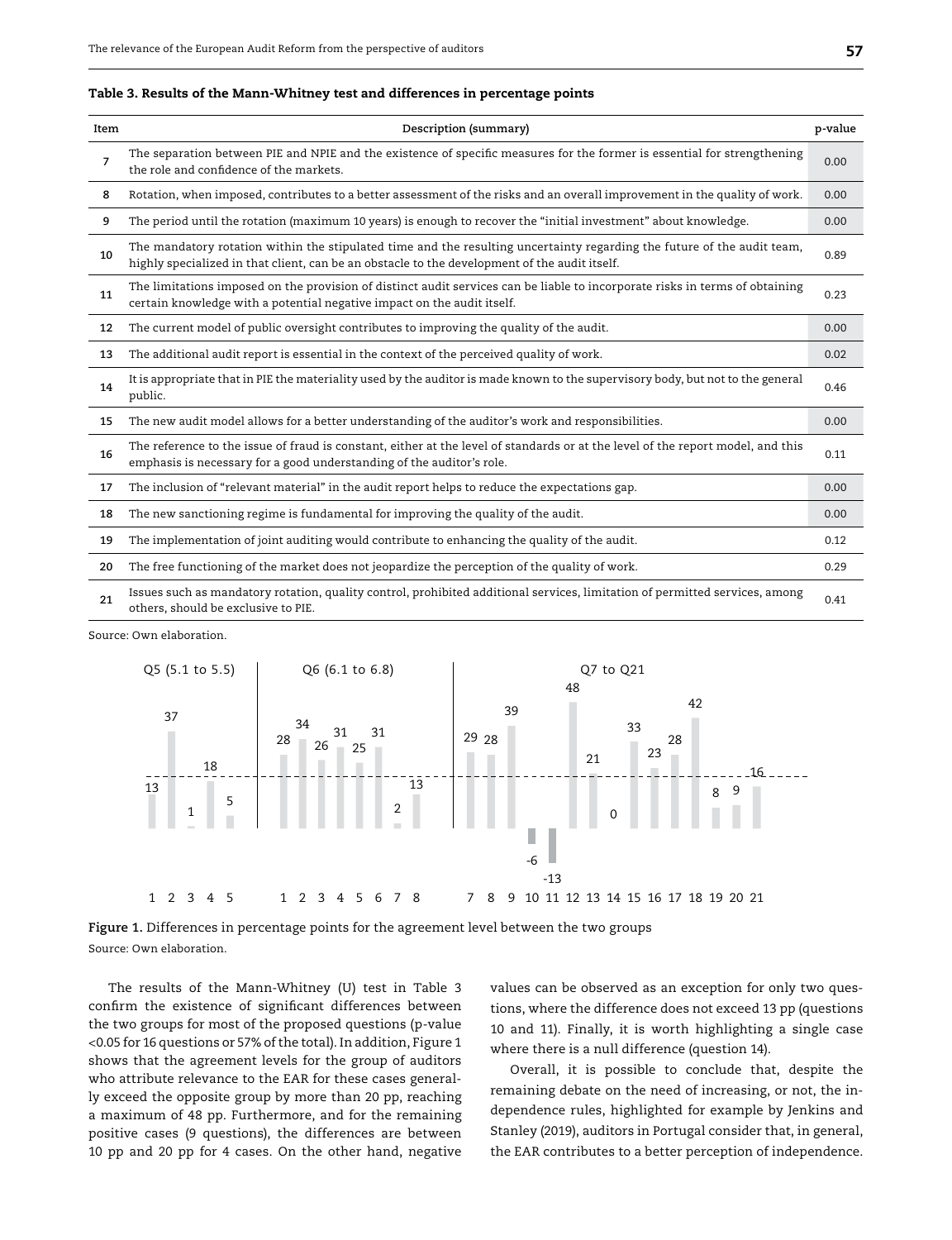Particularly, the ban on the provision of services other than the audit is the measure that most contributes to this.

Regarding the role of the auditor, these professionals understand that the EAR has significantly contributed to a better definition and clarification of this concept as well as to a consequent reduction in the expectations gap.

More specifically, the EAR presents a more comprehensive definition of the concept of IPE which, according to the literature review carried out, appears to have been too extensive and, as such, should be subject to review, which may explain a higher level of agreement between the two groups in the answer to question 21. PwC (2015) states that this enlargement has led, namely, to the inclusion of entities that have no public relevance, to the increase in costs for IPE, to the dispersion of the supervision focus by competent entities, specifically, the Securities Market Commission (Comissão de Mercado de Valores Mobiliários or CMVM, the Portuguese Acronym) and the increased work by the auditors, as well as the unjustified dispersion of resources. Metka (2016) suggests, in turn, that the EC should have adjusted the legislation considering the size of the countries and the development of their capital markets.

The mandatory rotation of the audit firm is another issue in which the results were not consistent, with question 10 diverging from the others. In this regard, the EAR gives Member States the option of establishing a minimum (1 year) and maximum (10 years) rotation period for the audit firm, with the possibility of an extension in the following terms: to 20 years, if applicable, a public tender process was carried out; or for 24 years, in the case of a joint audit, a possibility that was rejected by most countries. The implementation of this measure, according to what is expressed in the Green Paper (EC, 2010), will contribute to increasing independence and tends to reinforce the rotation mechanism of the partner responsible for the audit, which, by itself, does not contribute to eliminate threats from familiarity. Although the convictions were contained in the Green Paper (EC, 2010), opinions are not convergent. The studies carried out by Pereira (2016) and Ruud et al., (2018) corroborate the understanding printed in the Green Paper (EC, 2010). More specifically, the research by Polychronidou et al., (2020), for example, concluded from the perspective of the auditors that the mandatory rotation "will increase both auditor independence and resistance to the management of the audited firms", despite the fact that it will also increase the overall costs of the audit process, which is also corroborated by Chutchev (2019). The increase in costs was also mentioned by Myntti (2019), who also indicated that the effects on the audit quality are inconclusive. These findings partially corroborate what was found by Kim et al., (2019) from the view of investors, namely that the mandatory rotation of the audit firm "provides an environment for qualified audits by enhancing auditor independence and scepticism". However, Mestre (2016), Schönberger (2019) and Velte and Eulerich (2014) indicate that this measure will not contribute to increasing independence. Moreover, Garcia-Blandon et al., (2020), in a cross-European study and using three different sets of proxies for audit quality, did not find any evidence that companies with more than ten years with their auditors had a lower level of audit quality than other firms.

The EAR also extended and consolidated the prohibition on services other than auditing, as well as limiting fees from these types of services, as the total fees related to these services cannot exceed 70% of the average fees paid in the same period for the audit service. It should also be noted that some countries, such as Portugal, have opted for more conservative percentages compared to those defined in the regulation. These measures are justified in the Green Paper (EC, 2010) because they allow us to reinforce the independence which is threatened with the provision of these types of services. According to Pereira (2016), these measures enhance the auditor's independence and the quality of the audit overall. On the other hand, Mestre (2016), Schönberger (2019) and Velte and Eulerich (2014) consider that these measures will not contribute to increase the independence and, additionally, will have a negative impact on the quality of the audit, while some Danish stakeholders, according to the research carried out by Van Liempd et al., (2019), considered that the threshold is "too high" (Quick & Warming‐Rasmussen, 2019). The reason behind this conclusion is that the auditors can potentially lose the accumulated knowledge of the entity, which was acquired when providing these types of services. On the other hand, Lien and Bhattarai (2020) found some evidences that the audit (accruals) quality increased when non-audit services are limited to 70% in the last three years, suggesting, however, the need for conducting further tests to improve this analysis. These findings could partially explain the results obtained for question 11. In this sense, Ruud et al., (2018) also state that this prohibition should be reconsidered, since some of these services do not affect independence and increase the knowledge of the entity to be audited. Furthermore, Schönberger (2019) indicates, based on research that included three Member-States (France, Germany and United Kingdom), that "it is not clear whether the non-audit fee cap of 70 percent is effectively enhancing auditor independence", given that even before the implementation of the EAR the companies from these countries had limited the non-audit services to a level below that of the threshold.

The EAR also brought about changes in the supervision of the audit activity by giving life to one of the options provided for in the Green Paper (EC, 2010), through the creation of the Committee of European Audit Oversight Bodies (CEAOB), which replaces the European Group of Auditors Oversight Bodies (EGAOB). This new body is composed of one member from each Member State, a high-level representative of each competent authority, and a member appointed by the European Securities and Markets Authority (ESMA), whose function is to supervise cooperation between competent authorities and assume all functions that, until now, have been performed by EGAO. Despite the creation of this body, each Member State remains responsible for supervision at a national level.

The EAR has also reinforced the role of the EIP supervisory body by increasing its responsibilities, as well as changing, through an increase in requirements, the CLC and requiring the delivery to the supervisory body of a report called "additional report inspection body". These measures respond to the concern presented in the Green Paper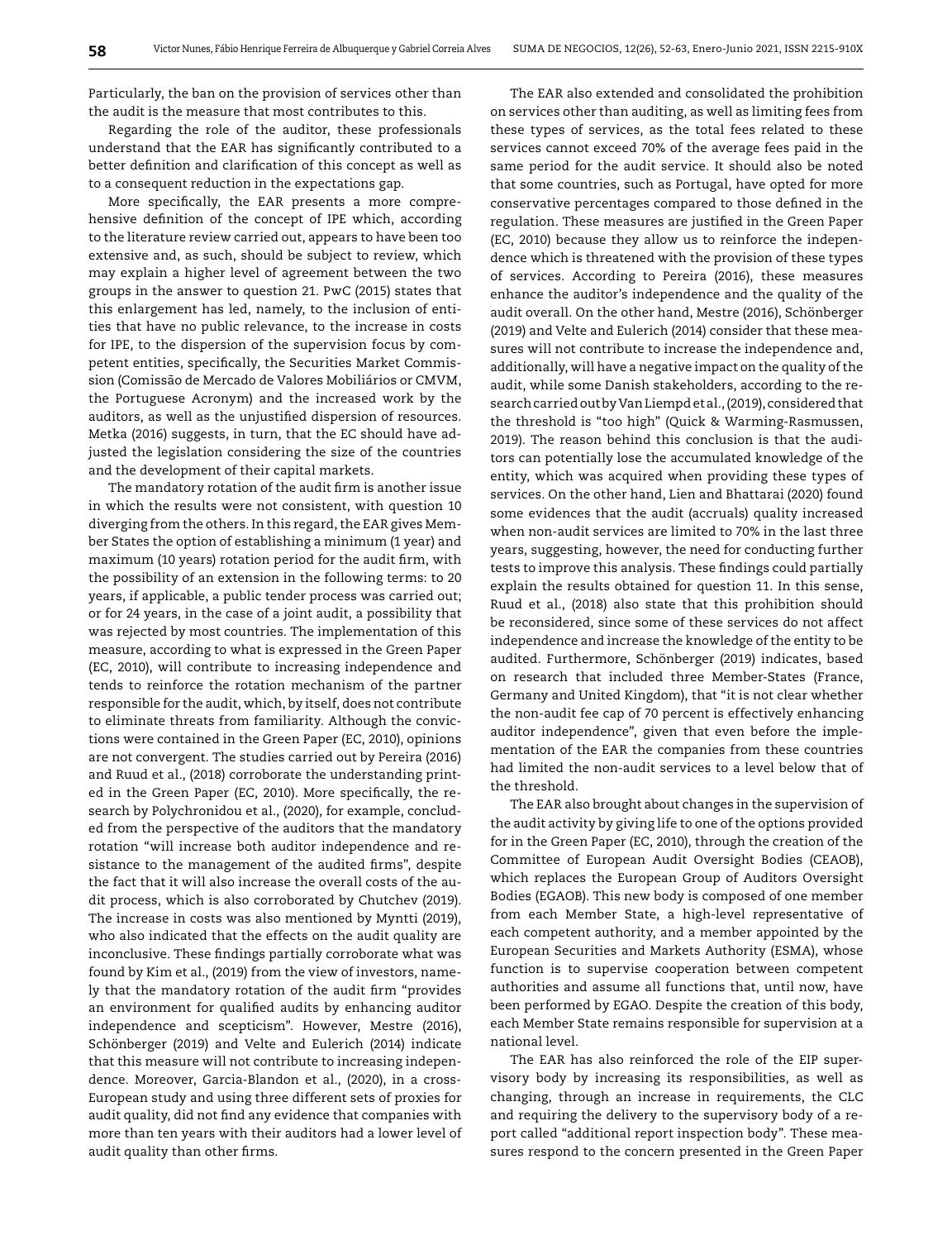(EC, 2010), which is related to the need to clearly define what information should be provided by the auditor to interested parties. It seems consensual among the various researchers, of which we highlight Pereira (2016), Mestre (2016) and Ruud et al., (2018), that these measures are considered adequate and advantageous, and even contribute to a reduction in the expectations gap. The results obtained for questions 7 and 12, which point to a high level of agreement on these matters by the auditors who consider the introduction of the EAR to be fundamental, corroborate this understanding.

Finally, the EAR introduced several changes in terms of sanctions and penalties, namely with regard to the increase in the monetary values due for non-compliance. According to Mališ and Brozovič (2017), the objective of the verified increases is to guarantee the application of the measures imposed by the EAR and these are generally adjusted to the audit market of each country. In Portugal, OROC and several audit professionals consider that they are out of place with the reality of the entities, given that the fines are substantially higher than the gross fees of the ROCs of several years (OROC, 2015; OROC, 2017). Despite this, the results obtained for question 18 show more categorically the agreement of the Portuguese auditors regarding the relevance of this measure, in line with such authors. Subsequently, the multivariate analysis started with the factorial analysis based on the principal component method with varimax rotation. This analysis was carried out in order to identify the components that explain the correlations between the different items of the questionnaire, in order to identify the underlying concepts (latent variables) of the different groupings.

Thus, and in order to identify the components that explain the correlations between the variables from the available items (questions proposed in the questionnaire), the initial rotation of questions 5.1 to 21 proceeded. The final results of the factor analysis, however, were produced following several outputs produced, and which were based on the assumption of some assumptions typically used in this process, in order to obtain, in each component, a minimum number of four items with a factor load greater than 0.4. These assumptions led to the final solution present in the eighth rotation, limited to three components with factorial loads equal to or greater than 0.4 (exercise assumption).

As can be seen in Table 4, the final solution has a KMO value of 0.712 and a significance level of the Bartlett test below 0.05. These results indicate, according to Kaiser and Rice (1974, cited in Hill and Hill, 2002, p. 275) and Sharma (1996, cited in Marôco, 2003, p. 368), an "acceptable" level of correlation between the variables (items/questions), demonstrating, as such, the adequacy of the factor analysis performed.

The proportions of the total variance for each item explained by the components, called "communalities", can be seen in Table 5. The values of these vary between 0.322 and 0.676 and, as such, are adequate to proceed with the factor analysis. The total variance explained for the three components where the 22 items subject to factor analysis were grouped in the last rotation performed has a value close to 49%, with 21% explained by the first component, with the remaining components assuming values between 13% and 15%. Note that this percentage is very close to that shown in

#### Table 4. KMO and Bartlett sphericity test

| <b>KMO and Bartlett test</b> |                   |         |  |  |
|------------------------------|-------------------|---------|--|--|
| KMO                          |                   | 0.712   |  |  |
|                              | Aprox. Chi-square | 936.188 |  |  |
| Bartlett's sphericity test   | Gl                | 231     |  |  |
|                              | Sig.              | 0.000   |  |  |

Source: Own elaboration.

other studies (Cohen & Sayag, 2010; Grote & Kunzler, 2000; Khuong & Hoang, 2015).

Considering the items identified in each of the components, it was sought to understand the nature of the underlying latent variable from the various questions or items that synthesize them. Thus, it was possible to identify the components as follows: 1. "the independence and the possible changes that the measures implemented to increase its cause in quality"; 2. "the confidence of FI users in the role played by the auditor"; 3. "the importance of the supervisory body as an intermediary in the relationship between the auditor and the company subject to the audit and supervisor of independence". Table 5. groups the items identified in each component (comp.) with the respective factorial loads (CF).

The justification for the name of the first component is due to some elements that underlie it, identified from the items that integrate it. Thus, three of the items (5.2, 5.4 and 5.5) allow us to see if certain relationships and circumstances are likely to compromise independence. Additionally, for the remaining eight items of this component, which in turn are related to the measures implemented by EAR with the purpose of strengthening independence, five items (6.1, 6.2, 6.3, 6.4 and 6.8) are identified that offer indications regarding the measures that effectively contributed to reinforce independence, and three others (8, 9 and 19) that allow us to understand whether such measures caused variations, positive or negative, in terms of quality.

Regarding the second component, its name is due to the fact that it includes, on the one hand, four items (7,12, 13 and 18) that allow us to understand if certain measures contribute to increased confidence, by the users of the FI, in the role played by the auditor and, on the other hand, by identifying two items (15 and 17) that offer indications about the impact of certain measures regarding the understanding of the role of the auditor.

In regards the third component, its designation is due to the fact that it includes a set of items (5.1, 5.3, 6.5, 6.6 and 6.7) that allow us to understand if the separation between the supervisory body and the auditor, together with the attribution of competencies to the former regarding the "supervision" of the relations between the auditor and the audited entity, contributes to an improvement in the perception of the auditor's independence.

In order to verify the reliability of the correlation of the items that integrate each of the components, a reliability analysis was carried out using Cronbach's alpha  $(\alpha)$  internal reliability estimation.

The value of  $a$  is, according to Hill and Hill (2002), identified as "good" for the first component (0.855) and as "reasonable"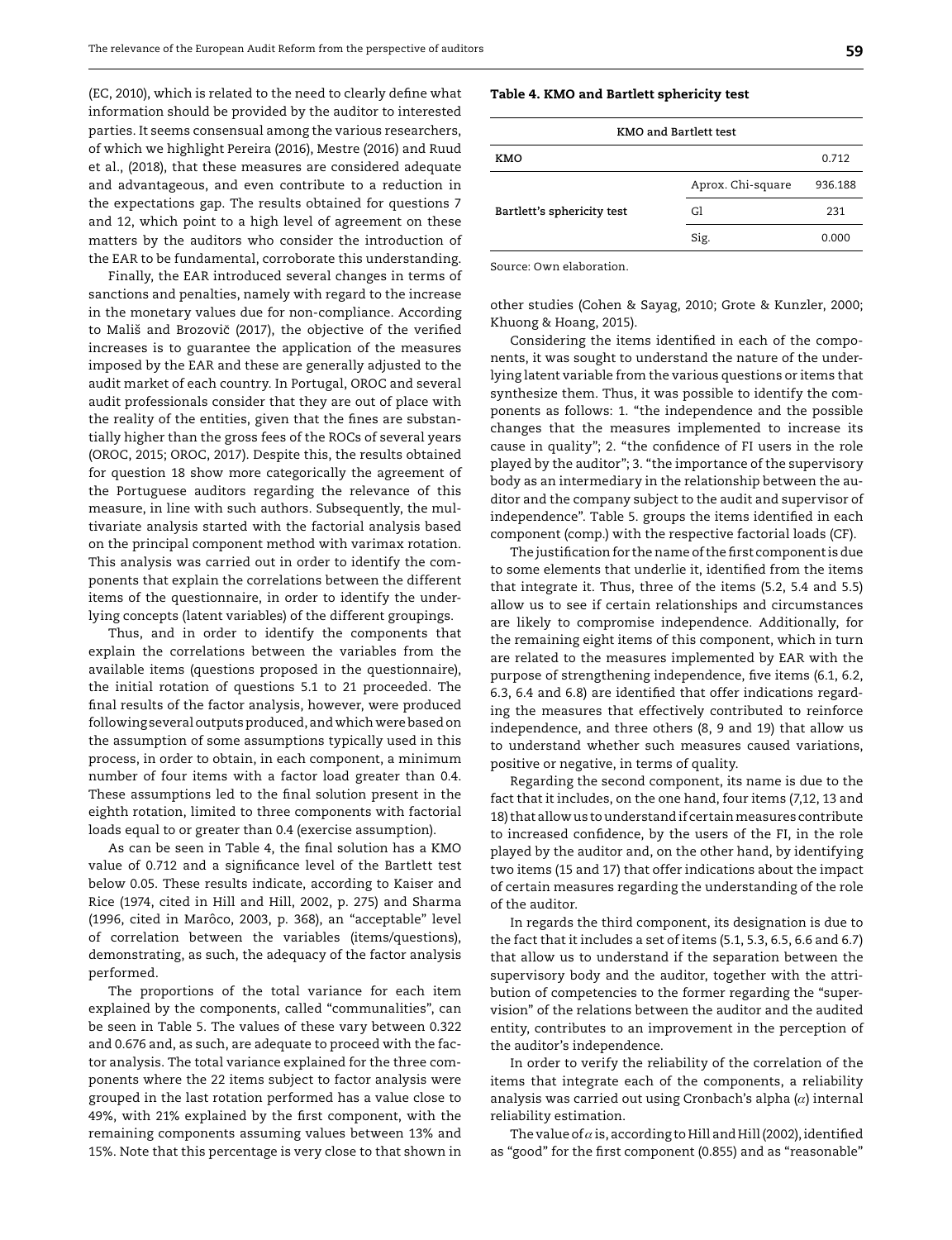for the second and third components (0.740 and 0.764, respectively). It should be noted that these values do not change significantly with the exclusion of any item included in each component.

Finally, the proposed logistic regression was performed, using the three components that resulted from the previous factor analysis as independent variables. The dichotomous dependent variable is a result of a transformation proposed for the question, which aims to capture the overall relevance of the EAR from the perspective of the auditors.

For this purpose, the auditors who responded up to level 3 of the scale proposed for this question were classified with the code "0" ("partially disagree", "strongly disagree" or "neither agree nor disagree"), while auditors who responded with levels 4 or 5 on the same scale ("partially agree" and "strongly agree") were classified with code "1".

Looking at table 6, it is possible to verify that 34.3% of the variations that occurred in the logarithm of the odds ratio are explained by the set of proposed independent variables and that the model explains 45.9% of the variations recorded in the dependent variable, values that are relatively expressive. Note that this percentage is higher or close to studies that used the same technique (Chau & Leung, 2006; Nez & Cunha, 2018; Salehi & Alinya, 2017; Sharma & Siduh, 2001 ).

#### Table 6. Summary of the model

| Stage | Log likelihood-2 | R <sup>^</sup> 2 Cox & Snell | R^2 Nagelkerke |
|-------|------------------|------------------------------|----------------|
|       | 83.948           | 0.343                        | 0.459          |

Source: Own elaboration.

|                |                                                                                                                                                                     | CF    |                |
|----------------|---------------------------------------------------------------------------------------------------------------------------------------------------------------------|-------|----------------|
| Item           | Description                                                                                                                                                         |       | Comp.          |
| 6.1            | Extending the rotation to the audit firm contributes to a better perception of independence.                                                                        | 0.729 |                |
| 6.2            | The prohibition on providing services other than auditing simultaneously with auditing services contributes to a<br>better perception of independence.              | 0.691 |                |
| 6.8            | The implementation of joint auditing would contribute to a better perception of independence.                                                                       | 0.671 |                |
| 19             | The implementation of joint auditing would contribute to enhancing the quality of the audit.                                                                        | 0.629 |                |
| 5.4            | The auditor being directly hired by the audited entity is likely to compromise the independence.                                                                    | 0.621 |                |
| 6.3            | The ban on the provision of tax assessment and consultancy services simultaneously with audit services contribu-<br>tes to a better perception of independence.     | 0.616 | $\mathbf{1}$   |
| 8              | Rotation, when imposed, contributes to a better assessment of the risks and an overall improvement in the quality<br>of work.                                       | 0.598 |                |
| 9              | The period until the rotation (maximum 10 years) is enough to recover the "initial investment" about knowledge.                                                     | 0.577 |                |
| 5.5            | Audit fees to be paid directly by the audited entity are likely to compromise independence.                                                                         | 0.544 |                |
| 6.4            | Limiting fees from non-prohibited audit services contributes to a better perception of independence.                                                                | 0.517 |                |
| 5.2            | The provision of services other than the audit at the same time as the audit services is liable to compromise<br>independence.                                      | 0.447 |                |
| 12             | The current model of public oversight contributes to improving the quality of the audit.                                                                            | 0.703 |                |
| 15             | The new audit model allows for a better understanding of the auditor's work and responsibilities.                                                                   | 0.702 |                |
| 13             | The additional audit report is essential in the context of perceived quality of work.                                                                               | 0.663 |                |
| $\overline{7}$ | The separation between PIE and NPIE and the existence of specific measures for the former is essential for<br>strengthening the role and confidence of the markets. | 0.611 | $\overline{2}$ |
| 17             | The inclusion of "relevant material" in the audit report helps to reduce the expectations gap.                                                                      | 0.585 |                |
| 18             | The new sanctioning regime is fundamental for improving the quality of the audit.                                                                                   | 0.581 |                |
| 6.6            | The competence of the supervisory body to monitor the work of the ROC contributes to a better perception of<br>independence.                                        | 0.813 |                |
| 6.5            | The competence of the supervisory body to propose the ROC contributes to a better perception of independence.                                                       | 0.796 |                |
| 5.1            | The permanence of the audit team for several years is likely to compromise independence.                                                                            | 0.639 | 3              |
| 5.3            | The ROC performing functions as a single auditor or member of the supervisory board that is likely to compromise<br>independence.                                   | 0.591 |                |
| 6.7            | The autonomous intervention of the ROC contributes to a better perception of independence.                                                                          | 0.500 |                |

#### Table 5. Description of the components

Source: Own elaboration.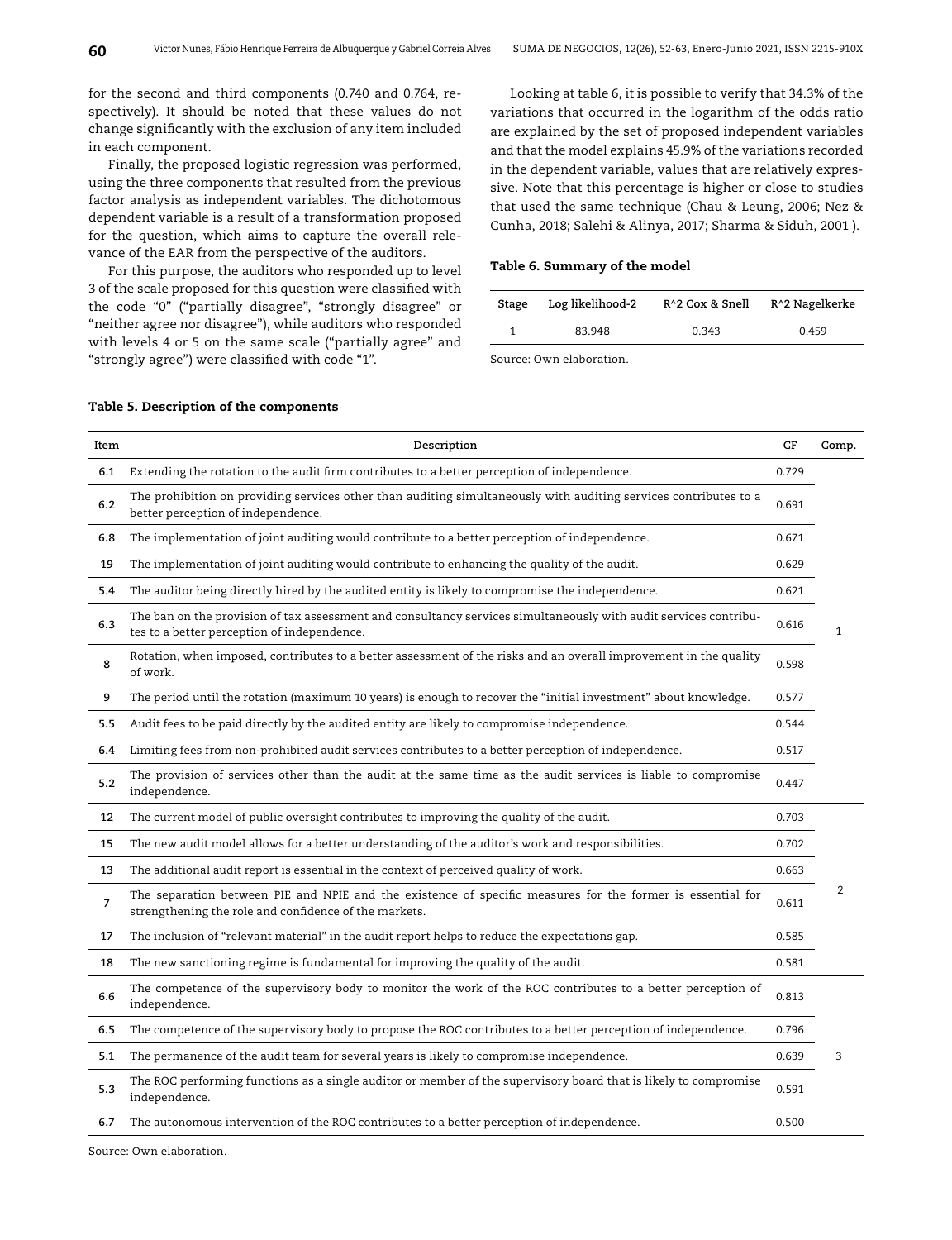Table 7 shows a significance value greater than 5% for the Hosmer and Lemeshow test. This result, combined with the results of the Cox & Snell and Nagelkerke tests, point to the adequacy of the proposed model.

| Stage | $R^2$     | uι | Sig.  |
|-------|-----------|----|-------|
|       | ×<br>J. 1 |    | 0,747 |

Source: Own elaboration.

Table 8 shows, finally, the results of the logistic regression performed. From the analysis of the aforementioned table, it is possible to verify that the first and second components, respectively, "the independence and the possible changes that the measures implemented to increase its cause in quality" and "the confidence of the users of the FI in the role played by the external auditor" have significance levels below 5% and, as such, are significantly related to the way in which the importance of the EAR is perceived by auditors.

#### Table 8. Variables in equation

|                      |                                                              | в     | S.E.  | Wald   | df | Sig.  | Exp(B) |
|----------------------|--------------------------------------------------------------|-------|-------|--------|----|-------|--------|
| Stage 1 <sup>a</sup> | Component 1                                                  | 0.792 | 0.288 | 7.553  | 1  | 0.006 | 2.207  |
|                      | Component 2 1.705                                            |       | 0.418 | 16.666 | 1  | 0.000 | 5.499  |
|                      | Component 3                                                  | 0.386 | 0.302 | 1.636  | 1  | 0.201 | 1.471  |
|                      | Constant                                                     | 0.168 | 0.271 | 0.385  | 1  | 0.535 | 1.183  |
|                      | a. Variables inserted: Component 1, Component 2, Component 3 |       |       |        |    |       |        |

Source: Own elaboration.

The same is not true, however, in relation to component 3, described as "the importance of the supervisory body as an intermediary in the relationship between the external auditor and the company subject to the audit and the independence 'supervisor', which leads partial confirmation (not rejection) of the hypothesis. The next point presents, among other elements, a summary of the main conclusions obtained during the development of this investigation.

#### Conclusions

The findings of this paper identified that it is the auditors who considered the introduction of the EAR to be fundamental and who agreed, at higher levels, with most of the questions proposed for the different aspects analysed. This is aligned with the research performed by Myntti (2019), who interviewed three big-4 auditors from different firms, concluding that "the overall attitude towards the reform was mostly positive". Additionally, the findings pointed out that, of the concepts identifiable through factor analysis, not all influence the auditors' perception of the relevance of the EAR, so the proposed hypothesis is considered only partially validated (not rejected).

The conclusions of this research, in a certain sense, contradict the perspectives identified by Mestre (2016) with regard to the achievement of the objectives of the EC, namely with regard to the objectives of "clarifying and better defining the role of the auditor" and "reinforcing the auditor's independence and professional scepticism". On the other hand, it reinforces the positive contribution of EAR to the strengthening of the sector also identified by the author.

Additionally, this research also supports the findings presented by Pereira (2016), Ruud et al., (2018) and Mališ and Brozovič (2017), since the measures implemented by the EAR proved to be globally advantageous, despite the fact that it created concerns about particular topics to be considered, some of which were already considered within the recent preliminary draft review of the legal audit regime under the national CMVM No. 8/2018.

In fact, the effective impacts of the European audit reform need to be further investigated, as the implementation of some measures proposed by the EAR are still at an early stage of implementation. Accordingly, recent papers have mentioned a non-consensual positive perception about their effectiveness overall. Mertens (2019), for instance, indicates that "despite the Commission's high ambitions, the European Union (EU) audit market legislation of 2014 left most observers unsatisfied".

This investigation has some limitations that cannot be left out. The first restriction to be mentioned, also indicated by Van Liempd et al., (2019), is essentially related with the difficulty in obtaining answers, which is a recurrent situation in studies that use the questionnaire as an instrument for data collection. This results in the consideration of a higher margin of error in the analysis than the conclusions presented in the present study. An increase in the number of responses would enable the development of richer and more diversified analyses, considering, namely, the characterization or demographic elements of the population under analysis.

At the end of the present research, some perspectives can be suggested in terms of their exploration in future research projects. The first considers the possibility of overcoming the limitation on the number of responses obtained and concerns the extension of this study to the supervisory bodies. The comparison of the results between different subsamples is a topic of interest in the analysis of this theme. For instance, Cordos et al., (2020), based on a sys-*˛* tematic literature review, found that distinct stakeholder groups can have a different understanding on the auditor's responsibility, independence, and level of assurance they provide, which is aligned with the findings by Van Liempd et al., (2019).

The extension of the analysis performed to other EU countries, as the EAR is applicable to all Member States, could also be adopted in future research. Moreover, and given that the present investigation does not aim to answer all the specific objectives of the EAR, it is suggested that a study be carried out that covers elements other than the topics proposed in this study, either at a national or at a multinational level.

In fact, some studies covering different topics were performed after the EAR was implemented. For instance, Willekens et al., (2019) performed a cross-European study on costs, concentration and competition, while Saksonova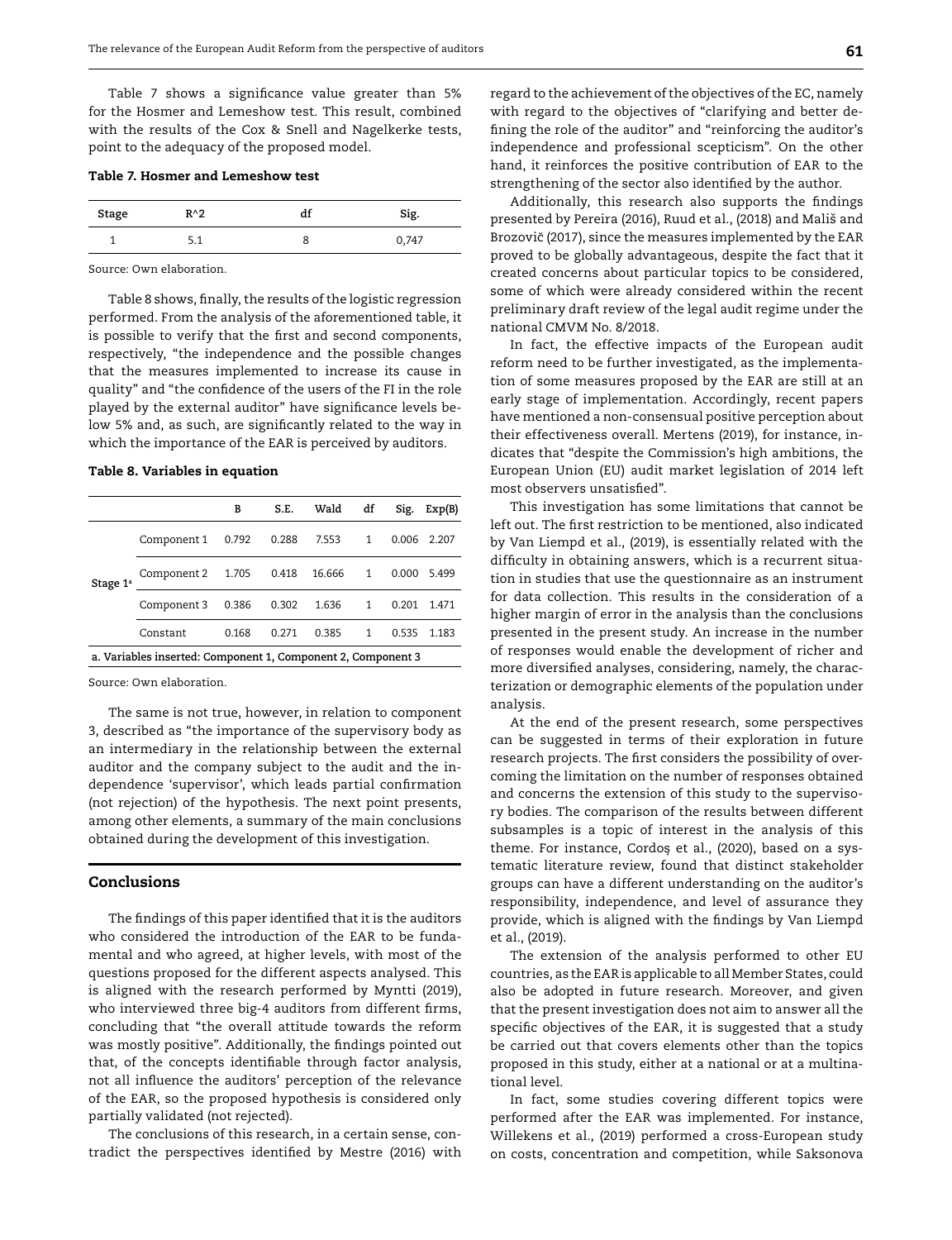and Rozgina (2019) covered some of these topics in a domestic perspective (in Latvia). In Portugal, Abreu (2019) assessed the audit quality. The researchers, however, indicate more consensually that the changes are still moderate or can be understood as provisional or inconclusive at this stage. Also, they generally propose the revision of some topics implemented under the EAR. In this sense, it is worth mentioning the research carried out by Clacher et al., (2019), who suggest that "the definition and scope of a PIE needs revisiting both within the UK and across all EU Member States", also identifying lobbying strategies. In turn, Gelter and Gurrea-Martínez (2020) mention the failure of all the mechanisms recently proposed to improve the auditor's independence. Finally, Van Liempd et al., (2019) mentioned some criticisms by Danish stakeholders on the criteria regarding the threshold for non-audit services proposed by the EC, which "seems unnecessarily strict".

Finally, further investigations may relate some of the measures implemented by the EAR with the expectations for the future of audits from the perspective of several entities. For instance, by considering the characteristics proposed by the International Organization of Supreme Audit Institutions (INTOSAI) as regards the future relevant and value-adding auditor (INTOSAI, 2020).

#### Financing

This paper is based on a master thesis developed by one of its authors, which was supervised by the others. The authors did not receive any funding to develop this project.

### R E F E R E N C E S

- Abreu, J. (2019). A *reforma europeia de auditoria no controlo de qualidade e o efeito na qualidade de auditoria* (investigação de mestrado, ISCTE - Instituto Universitário de Lisboa, Lisboa, Portugal), 1-98.<https://repositorio.iscte-iul.pt/handle/10071/19546>
- Aires, V. (2016). *A importância da auditoria na análise ao pressuposto da contabilidade* (investigação de mestrado, Instituto Superior de Contabilidade e Administração de Lisboa, Lisboa, Portugal), 1-109. [https://repositorio.ipl.pt/bitstream/10400.21/7234/1/](https://repositorio.ipl.pt/bitstream/10400.21/7234/1/Vers�oFinal_Investiga��oFinal_Vanessa_Aires_20130119.pdf) [VersãoFinal\\_InvestigaçãoFinal\\_Vanessa\\_Aires\\_20130119.pdf.](https://repositorio.ipl.pt/bitstream/10400.21/7234/1/Vers�oFinal_Investiga��oFinal_Vanessa_Aires_20130119.pdf)
- Arkin, H. (1982). *Sampling methods for the auditor: An advanced treatment* (pp. 1-251). McGraw Hill.
- Aziz, U. F., & Omoteso, K. (2014). Reinforcing users' confidence in statutory audit during a post-crisis period: An empirical study. *Journal of Applied Accounting Research*, *15*(3), 308-322.
- Bahaddad, A. A., AlGhamdi, R., & Houghton, L. (2012). To what extentwould e-mall enable SMEs to adopt e-commerce? *International Journal of Business and Management, 7*(22), 123-132.
- Chau, G., & Leung, P. (2006). The impact of board composition and family ownership on audit committee formation: Evidence from Hong Kong. *Journal of International Accounting, Auditing and Taxation*, *15*(2006), 1-15.
- Chutchev, V. (2019). The effect of the financial crisis on the accounting profession in the United States and Europe. (Senior thesis, Liberty University, Virginia, United States of America), pp. 1-30. [https://digitalcommons.liberty.edu/cgi/view](https://digitalcommons.liberty.edu/cgi/viewcontent. cgi?article=1953&context=honors)[content. cgi?article=1953&context=honors.](https://digitalcommons.liberty.edu/cgi/viewcontent. cgi?article=1953&context=honors)
- Clacher, I., de Ricquebourg, A. D., & May, A. (2019). Who gets all the PIE? Regulation of the statutory audit for private UK companies. *Accounting, Auditing & Accountability Journal*, 1-26.
- Cordos, G. S., Fülöp, M. T., & Tiron-Tudor, A. (2020). UK audit re-*˛*porting practices in the pre-ISA700 (2015 revision) era. *Asian Journal of Business Ethics*, *9*(2), 349-370.
- CMVM (2018). *CMVM Nº 8/2018: Preliminary draft review of the legal audit regime - For public consultation*, 1-37. [https://www.cmvm.pt/](https://www.cmvm.pt/pt/Legislacao/ ConsultasPublicas/CMVM/Documents/Documento de Consulta _8_2018.pdf) [pt/Legislacao/ ConsultasPublicas/CMVM/Documents/Docu](https://www.cmvm.pt/pt/Legislacao/ ConsultasPublicas/CMVM/Documents/Documento de Consulta _8_2018.pdf)[mento%20de%20Consulta%20\\_8\\_2018.pdf.](https://www.cmvm.pt/pt/Legislacao/ ConsultasPublicas/CMVM/Documents/Documento de Consulta _8_2018.pdf)
- Cohen, A., & Sayag, G. (2010). The effectiveness of internal auditing: An empirical examination of its determinants in Israeli organisations. *[Australian Accounting Review](https://www.researchgate.net/journal/1835-2561_Australian_Accounting_Review), 20*(3), 296-307.
- Cooper, J. D., & Neu, D. (2015). Auditor and audit independence in an age of financial scandals*. Independent Accounts, 12*, 1-15.
- Cordos, G. S., & Fülöp, M. T. (2020). Debates in the literature regarding audit reporting. *Annales Universitatis Apulensis-Series Oeconomica*, *22*(1), 1-4.
- Cunha, R. (2018). *Auditoria Conjunta* (investigação de mestrado, Instituto Superior de Contabilidade e Administração do Porto, Porto, Portugal), pp. 1-149. [http://recipp.ipp.pt/bit](http://recipp.ipp.pt/bitstream/10400.22/13190/1/rafael_cunha_MA_2018.pdf)[stream/10400.22/13190/1/rafael\\_cunha\\_MA\\_2018.pdf.](http://recipp.ipp.pt/bitstream/10400.22/13190/1/rafael_cunha_MA_2018.pdf)
- Daciê, F. P., Espejo, M. M. S. B., Gimenez, F. A. P., & Camacho, R. R. (2017). Are similar ones different? Determinant characteristics of management tool usage within companies sharing the same institutional environment. *Revista de Administração*, *52*(3), 341-352.
- Dibra, R. (2016). Corporate governance failure: The case of Enron and Parmalat. *European Scientific Journal*, *12*(16), 283-290.
- Domínguez, D. B., García M. L. S., & Barraza, L. M. L. (2014). Financial analysis management of companies in a region of Mexico: The need of a financial ratios annual directory. *Review of Economics & Finance, 3*(64), 64-78.
- European Comission (EC) (2010). *Livro Verde, Política de auditoria: As lições da crise* (pp. 1-22). [https://publications.europa.eu/en/pub](https://publications.europa.eu/en/publication-detail/-/publication/08744053-2f56-415a-a985-7ceaef3d3b3a/language-pt)[lication-detail/-/publication/08744053-2f56-415a-a985-7ce](https://publications.europa.eu/en/publication-detail/-/publication/08744053-2f56-415a-a985-7ceaef3d3b3a/language-pt)[aef3d3b3a/language-pt.](https://publications.europa.eu/en/publication-detail/-/publication/08744053-2f56-415a-a985-7ceaef3d3b3a/language-pt)
- European Parliament and the Council of the European Union (EU). (2006). Directive (EU) No 2006/43 of the European Parliament and of the Council of 17 May 2006 on statutory audits of annual accounts and consolidated accounts, amending Council Directives 78/660/EEC and 83/349/EEC and repealing Council Directive 84/253/EEC. *Official Journal of the European Union: Legislation, 157*, 87–107.
- European Parliament and the Council of the European Union (EU). (2014). Directive (EU) No 2014/56 of the European Parliament and of the Council of 16 April 2014 amending Directive 2006/43/EC on statutory audits of annual accounts and consolidated accounts. *Official Journal of the European Union: Legislation, 158*, 196–226.
- European Parliament and the Council of the European Union (EU). (2014). Regulation (EU) No 537/2014 of the European Parliament and of the Council of 16 April 2014 on Specific Requirements Regarding Statutory Audit of Public-Interest Entities and Repealing Commission Decision 2005/909/EC. *Official Journal of the European Union: Legislation, 158*, 77–112.
- EY (2010). *European Commission Green Paper, Audit Policy: Lessons from the Crisis* (pp. 1-7). [https://www.ey.com/Publication/vwLU-](https://www.ey.com/Publication/vwLUAssets/EY-european-commission-green-paper-audit-policy-lessons-from-the-crisis/$FILE/EY-european-commission-green-paper-audit-policy-lessons-from-the-crisis.pdf.)[Assets/EY-european-commission-green-paper-audit-pol](https://www.ey.com/Publication/vwLUAssets/EY-european-commission-green-paper-audit-policy-lessons-from-the-crisis/$FILE/EY-european-commission-green-paper-audit-policy-lessons-from-the-crisis.pdf.)[icy-lessons-from-the-crisis/\\$FILE/EY-european-commis](https://www.ey.com/Publication/vwLUAssets/EY-european-commission-green-paper-audit-policy-lessons-from-the-crisis/$FILE/EY-european-commission-green-paper-audit-policy-lessons-from-the-crisis.pdf.)[sion-green-paper-audit-policy-lessons-from-the-crisis.pdf](https://www.ey.com/Publication/vwLUAssets/EY-european-commission-green-paper-audit-policy-lessons-from-the-crisis/$FILE/EY-european-commission-green-paper-audit-policy-lessons-from-the-crisis.pdf.).
- Garcia-Blandon, J., Argilés-Bosch, J. M., & Ravenda, D. (2020). Audit firm tenure and audit quality: A cross-European study. *Journal of International Financial Management & Accounting*, *31*(1), 35-64.
- Gelter, M., & Gurrea-Martínez, A. (2020). Addressing the auditor independence puzzle: Regulatory models and proposal for reform. *Vand. J. Transnat'l L.*, *53*, 787.
- Grote, G., & Kunzler, C. (2000). Diagnosis of safety culture in safety management audits. *Safety Science*, *34*(2000), 131-150.
- Hill, M. M., & Hill, A. (2002). *Investigação por questionário*. 2.ª edição. Lisboa: Edições Silabo.
- Humphrey, C., Kausar, A., & Loft, A. (2011). Regulating audit beyond the crisis: A critical discussion of the EU Green Paper. *European Accounting Review*, *20*(3), 431- 457.
- IAASB (2009*). ISA 200: Overall objectives of the independent auditor and the conduct of an audit in accordance with international standards on auditing* (pp. 1-29)*.* [https://www.ifac.org/system/files/](https://www.ifac.org/system/files/downloads/a008-2010-iaasb-handbook-isa-200.pdf) [downloads/a008-2010-iaasb-handbook-isa-200.pdf](https://www.ifac.org/system/files/downloads/a008-2010-iaasb-handbook-isa-200.pdf).
- IAASB (2020). *Non-authoritative support material related to technology: Frequently asked questions (fFAQ) — The use of automated tools and techniques when identifying and assessing risks of material misstatement in accordance with IAS 315 (revised 2019)*, pp. 1-8. [https://www.ifac.org/system/files/ publications/files/](https://www.ifac.org/system/files/ publications/files/IAASB-Technology-FAQ-Automated-Tools-Techniques.pdf) [IAASB-Technology-FAQ-Automated-Tools-Techniques.pdf](https://www.ifac.org/system/files/ publications/files/IAASB-Technology-FAQ-Automated-Tools-Techniques.pdf)